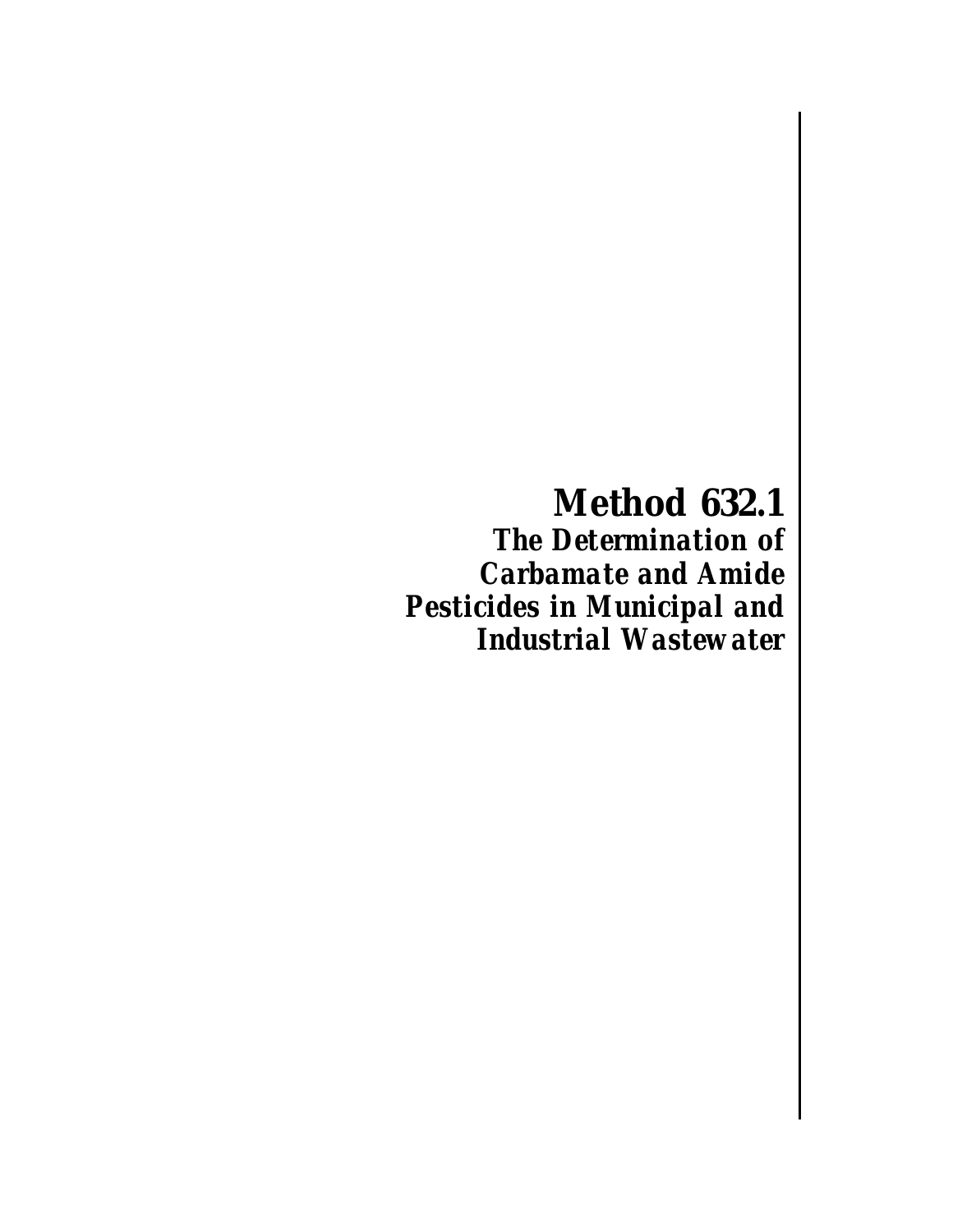# **Method 632.1** *The Determination of Carbamate and Amide Pesticides in Municipal and Industrial Wastewater*

# *1. SCOPE AND APPLICATION*

**1.1** This method covers the determination of certain carbamate/amide pesticides in municipal and industrial wastewater. The following parameters may be determined by this method.

| CAS No.    |
|------------|
| 15299-99-1 |
| 709-98-8   |
| 53558-25-1 |
|            |

- **1.2** The estimated detection limits (EDLs) for the parameters above are listed in Table 1. The EDL was calculated from the minimum detectable response being equal to five times the background noise using a 10-mL final extract volume of a 1-L sample and an injection volume of 100 µL. The EDL for a specific wastewater may be different depending on the nature of interferences in the sample matrix.
- **1.3** This is a high-performance liquid chromatographic (HPLC) method applicable to the determination of the compounds listed above in municipal and industrial discharges. When this method is used to analyze unfamiliar samples for any or all of the compounds above, compound identification should be supported by at least one additional qualitative technique. This method describes analytical conditions for a second HPLC column that can be used to confirm measurements made with the primary column.
- **1.4** This method is restricted to use by or under the supervision of analysts experienced in the operation of liquid chromatographs and in the interpretation of liquid chromatograms.

# *2. SUMMARY OF METHOD*

**2.1** The carbamate/amide pesticides are removed from the sample matrix by extraction with methylene chloride. The extract is dried, exchanged to HPLC mobile phase and analyzed by liquid chromatography with ultraviolet (UV) detection.

# *3. INTERFERENCES*

**3.1** Solvent, reagents, glassware, and other sample processing hardware may yield discrete artifacts and/or elevated baselines causing misinterpretation of liquid chromatograms. All of these materials must be demonstrated to be free from interferences under the conditions of the analysis by running laboratory reagent blanks as described in Section 9.1.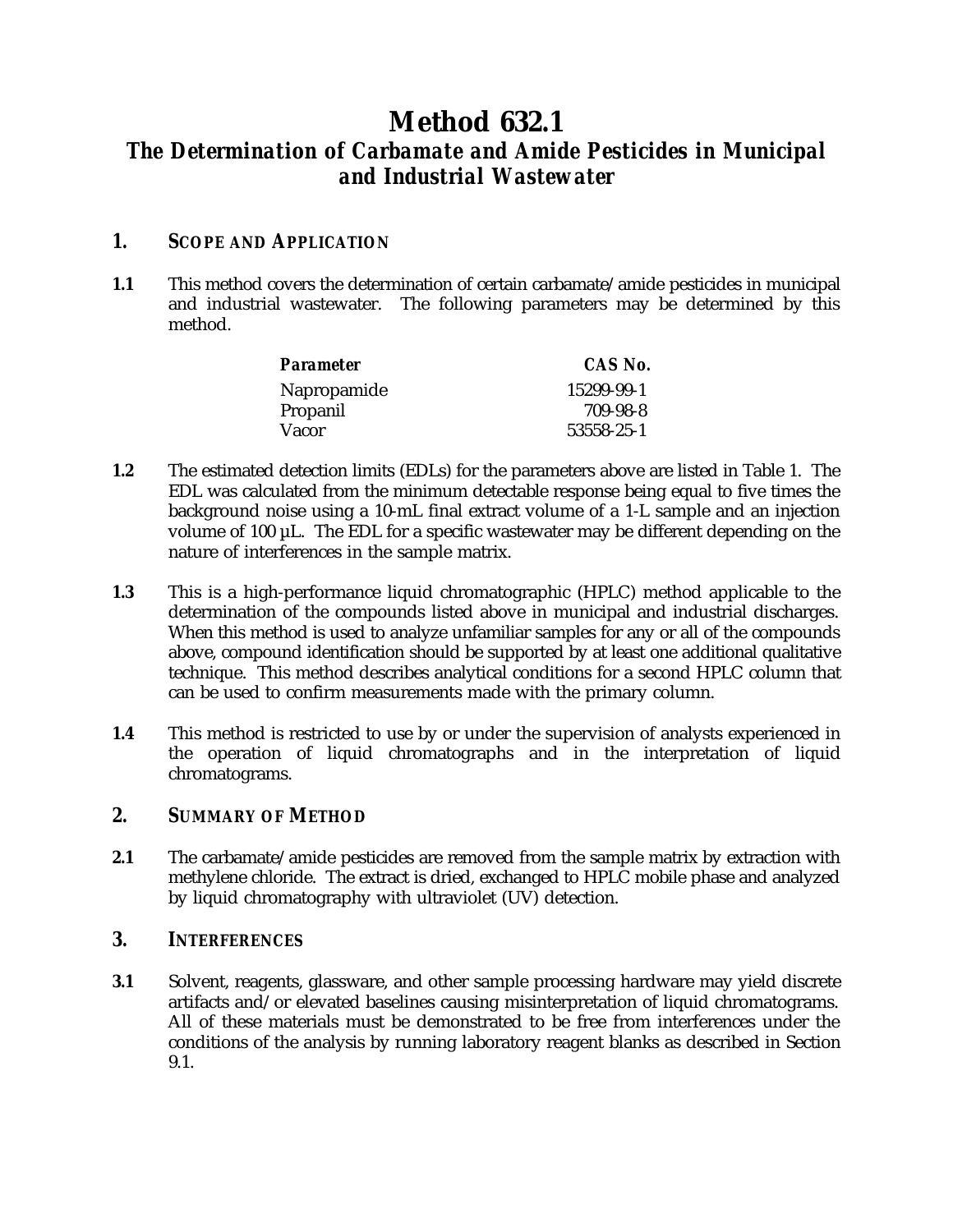- **3.1.1** The use of high-purity reagents and solvents helps to minimize interference problems. Purification of solvents by distillation in all-glass systems may be required.
- **3.1.2** Glassware must be scrupulously cleaned.<sup>1</sup> Clean all glassware as soon as possible after use by rinsing with the last solvent used in it. This should be followed by detergent washing with hot water and rinses with tap water and reagent water. It should then be drained dry and heated in a muffle furnace at 400°C for 15 to 30 minutes. Solvent rinses with acetone and pesticide-quality hexane may be substituted for the heating. Volumetric ware should not be heated in a muffle furnace. After drying and cooling, glassware should be sealed and stored in a clean environment to prevent any accumulation of dust or other contaminants. Store the glassware inverted or capped with aluminum foil.
- **3.2** Matrix interferences may be caused by UV-active contaminants that are coextracted from the samples. The extent of matrix interferences will vary considerably from source to source, depending upon the nature and diversity of the industrial complex or municipality being sampled. Unique samples may require cleanup approaches to achieve the detection limits listed in Table 1.

### *4. SAFETY*

**4.1** The toxicity or carcinogenicity of each reagent used in this method has not been precisely defined; however, each chemical compound should be treated as a potential health hazard. From this viewpoint, exposure to these chemicals must be reduced to the lowest possible level by whatever means available. The laboratory is responsible for maintaining a current awareness file of OSHA regulations regarding the safe handling of the chemicals specified in this method. A reference file of material data handling sheets should also be made available to all personnel involved in the chemical analysis. Additional references to laboratory safety are available and have been identified<sup> $2-4$ </sup> for the information of the analyst.

#### *5. APPARATUS AND EQUIPMENT*

- **5.1** Sample Containers: Narrow-mouth glass bottles, 1-L or 1-quart volume, equipped with polytetrafluoroethylene (PTFE)-lined screw-caps. Wide-mouth glass bottles, 1-quart volume, equipped with PTFE-lined screw-caps may also be used. Prior to use, wash bottles and cap liners with detergent and rinse with tap and distilled water. Allow the bottles and cap liners to air dry, then muffle the bottles at 400°C for 1 hour. After cooling, rinse the bottle and cap liners with hexane, seal the bottles, and store in a dust-free environment.
	- **5.1.1** Automatic sampler (optional): Must incorporate glass sample containers for the collection of a minimum of 250 mL. Sample containers must be kept refrigerated at 4°C and protected from light during compositing. If the sampler uses a peristaltic pump, a minimum length of compressible silicone rubber tubing may be used. Before use, however, the compressible tubing should be thoroughly rinsed with methanol, followed by repeated rinsings with reagent water to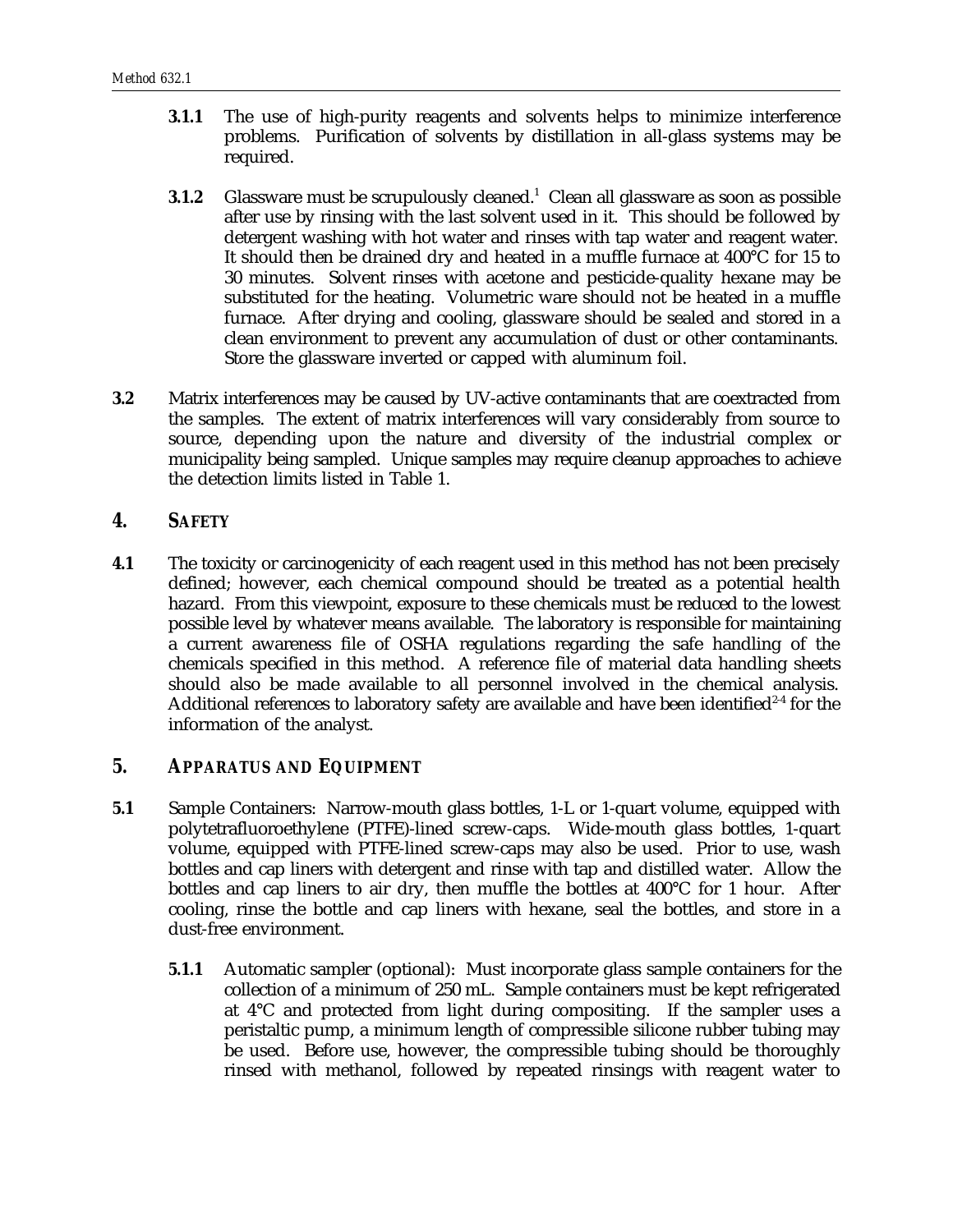minimize the potential for contamination of the sample. An integrating flow meter is required to collect flow-proportional composites.

- **5.2** Rotary evaporator: With 24/40 joints and associated water bath and vacuum for operation at reduced pressure (Servo Instruments VE-1000-B or equivalent).
- **5.3** High-performance liquid chromatography (HPLC) apparatus: Analytical system complete with liquid chromatograph and all required accessories including syringes, analytical columns, and mobile phases. The system must be compatible with the specified detectors and strip-chart recorder. A data system is recommended for measuring peak areas.
	- **5.3.1** Gradient pumping system.
	- **5.3.2** Injector valve (Rheodyne 7125 or equivalent) with 100-µL loop.
	- **5.3.3** Column 1: 250 mm long by 4.0 mm ID, stainless steel, packed with reverse-phase Ultrasphere ODS,  $5 \mu$ , or equivalent.
	- **5.3.4** Column 2: 250 mm long by 4.6 mm ID, packed with reverse phase Dupont Zorbax ODS, 10 µ, or equivalent.
	- **5.3.5** Ultraviolet detector, variable wavelength, capable of monitoring at 254 nm.
	- **5.3.6** Strip-chart recorder compatible with detector, 250 mm. (A data system for measuring peak areas is recommended.)
- **5.4** Boiling flask: 250-mL, flat-bottom, 24/40 joint.
- **5.5** Drying column: Approximately 400 mm long by 20 mm ID borosilicate glass, equipped with coarse-fritted bottom plate.
- **5.6** Miscellaneous.
	- **5.6.1** Balance: Analytical, capable of accurately weighing to the nearest 0.0001 g.
	- **5.6.2** Separatory funnels: 2-L, equipped with PTFE stopcocks.
	- **5.6.3** Boiling chips: Approximately 10/40 mesh. Heat to 400°C for 30 minutes or perform a Soxhlet extraction with methylene chloride for 2 hours.
	- **5.6.4** Standard solution storage containers: 15-mL bottles with PTFE-lined screw-caps.
	- **5.6.5** Volumetric flasks: 5-mL and 10-mL, Class A.
	- **5.6.6** Pasteur pipettes with bulbs.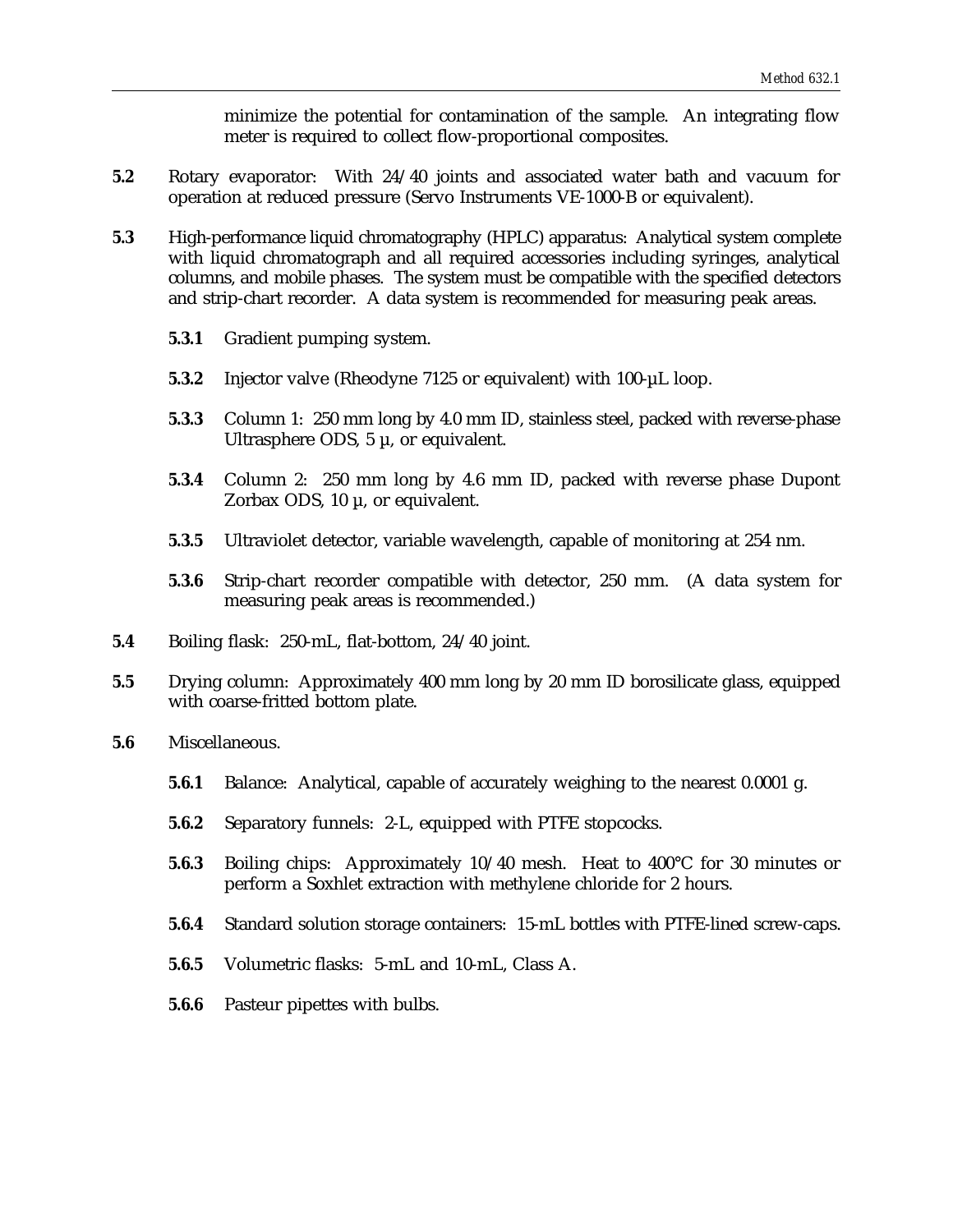### *6. REAGENTS AND CONSUMABLE MATERIALS*

#### **6.1** Reagents.

- **6.1.1** Acetone, acetonitrile, hexane, and methylene chloride: Demonstrated to be free of analytes and interferences.
- **6.1.2** Reagent water: Reagent water is defined as a water in which an interferent is not observed at the method detection limit of each parameter of interest.
- **6.1.3** Sodium sulfate: Granular, anhydrous. Condition by heating at 400°C for 4 hours in a shallow tray.
- **6.1.4** HPLC mobile phase, Column 1: Add 400 mL of acetonitrile to a 1-L volumetric flask and dilute to volume with reagent water.
- **6.1.5** HPLC mobile phase, Column 2: Add 550 mL of acetonitrile to a 1-L volumetric flask and dilute to volume with reagent water.
- **6.1.6** Sodium hydroxide solution (1.0N): Dissolve 40 g of NaOH in reagent water and dilute to 1000 mL.
- **6.1.7** Sodium chloride: ACS, crystals.
- **6.1.8** Sodium thiosulfate: ACS, granular.
- **6.1.9** Sulfuric acid solution  $(1+1)$ : Slowly add 50 mL of  $H<sub>2</sub>SO<sub>4</sub>$  (specific gravity 1.84) to 50 mL of reagent water.
- **6.2** Standard stock solutions  $(1.00 \mu g/\mu L)$ : These solutions may be purchased as certified solutions or prepared from pure standard materials using the following procedures.
	- **6.2.1** Prepare stock standard solutions by accurately weighing about 0.0100 g of pure material. Dissolve the material in pesticide-quality (9:1) acetonitrile/acetone and dilute to volume in a 10-mL volumetric flask. Larger volumes can be used at the convenience of the analyst. When compound purity is certified at 96% or greater, the weight can be used without correction to calculate the concentration of the stock standard. Commercially prepared stock standards can be used at any concentration if they are certified by the manufacturer or by an independent source.
	- **6.2.2** Transfer the stock standards to PTFE-sealed screw-cap bottles. Store at 4°C and protect from light. Stock standards should be checked frequently for signs of degradation or evaporation, especially just prior to preparing calibration standards from them.
	- **6.2.3** Stock standards must be replaced after 6 months, or when comparison with quality control check samples indicates a problem.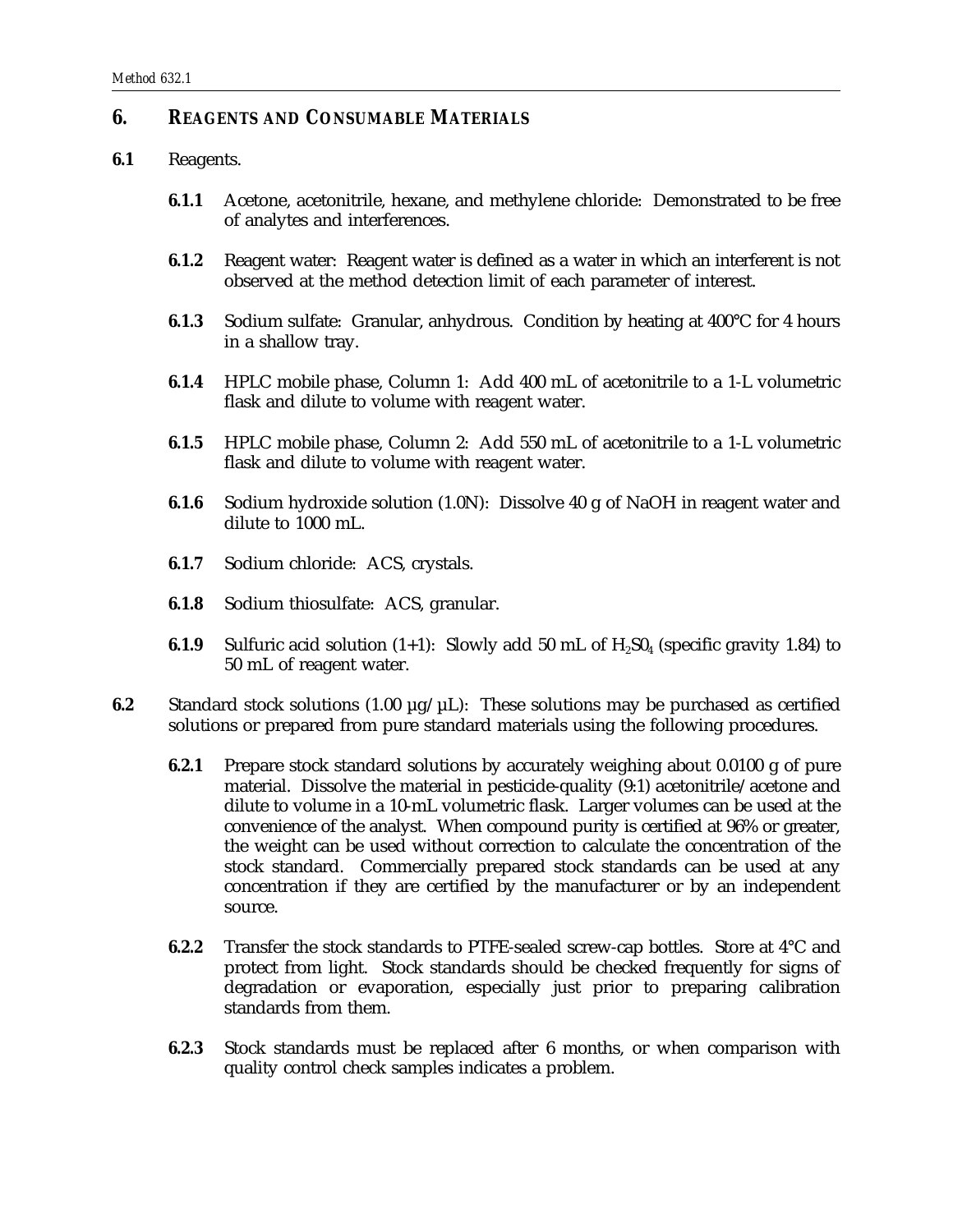# *7. SAMPLE COLLECTION, PRESERVATION, AND STORAGE*

- **7.1** Collect all samples in duplicate. Grab samples must be collected in glass containers. Conventional sampling practices<sup>5</sup> should be followed, except that the bottle must not be prewashed with sample before collection.
- **7.2** The samples must be iced or refrigerated at 4°C from the time of collection until extraction. Chemical preservatives should not be used in the field unless more than 24 hours will elapse before delivery to the laboratory. If the samples will not be extracted within 48 hours of collection, the sample should be adjusted to a pH of 2.0 to 4.0 with sulfuric acid, and add 35 mg of sodium thiosulfate per liter of sample for each part per million of free chlorine.
- **7.3** All samples must be extracted within 7 days and completely analyzed within 30 days of extraction.

## *8. CALIBRATION*

- **8.1** Establish liquid chromatographic operating parameters equivalent to those indicated in Table 1. The chromatographic system can be calibrated using the external standard technique (Section 8.2).
- **8.2** External standard calibration procedure.
	- **8.2.1** Prepare calibration standards at a minimum of three concentration levels of the analytes by adding volumes of the stock standard to a volumetric flask and diluting to volume with HPLC mobile phase. One of the standards should be at a concentration near, but greater than, the EDL, and the other concentrations should correspond to the expected range of concentrations found in real samples or should define the working range of the detector.
	- **8.2.2** Using injections of 100 µL of each calibration standard, tabulate peak height or area response against the mass injected. The results are used to prepare a calibration curve for the analytes. Alternatively, if the ratio of response to amount injected (calibration factor) is a constant over the working range (<10% relative standard deviation, RSD), linearity of the calibration curve can be assumed and the average ratio or calibration factor can be used in place of a calibration curve.
	- **8.2.3** The working calibration curve or calibration factor must be verified on each working day by the measurement of one or more calibration standards. If the response for any analyte varies from the predicted response by more than  $\pm 10\%$ , the test must be repeated using a fresh calibration standard. Alternatively, a new calibration curve or factor must be prepared.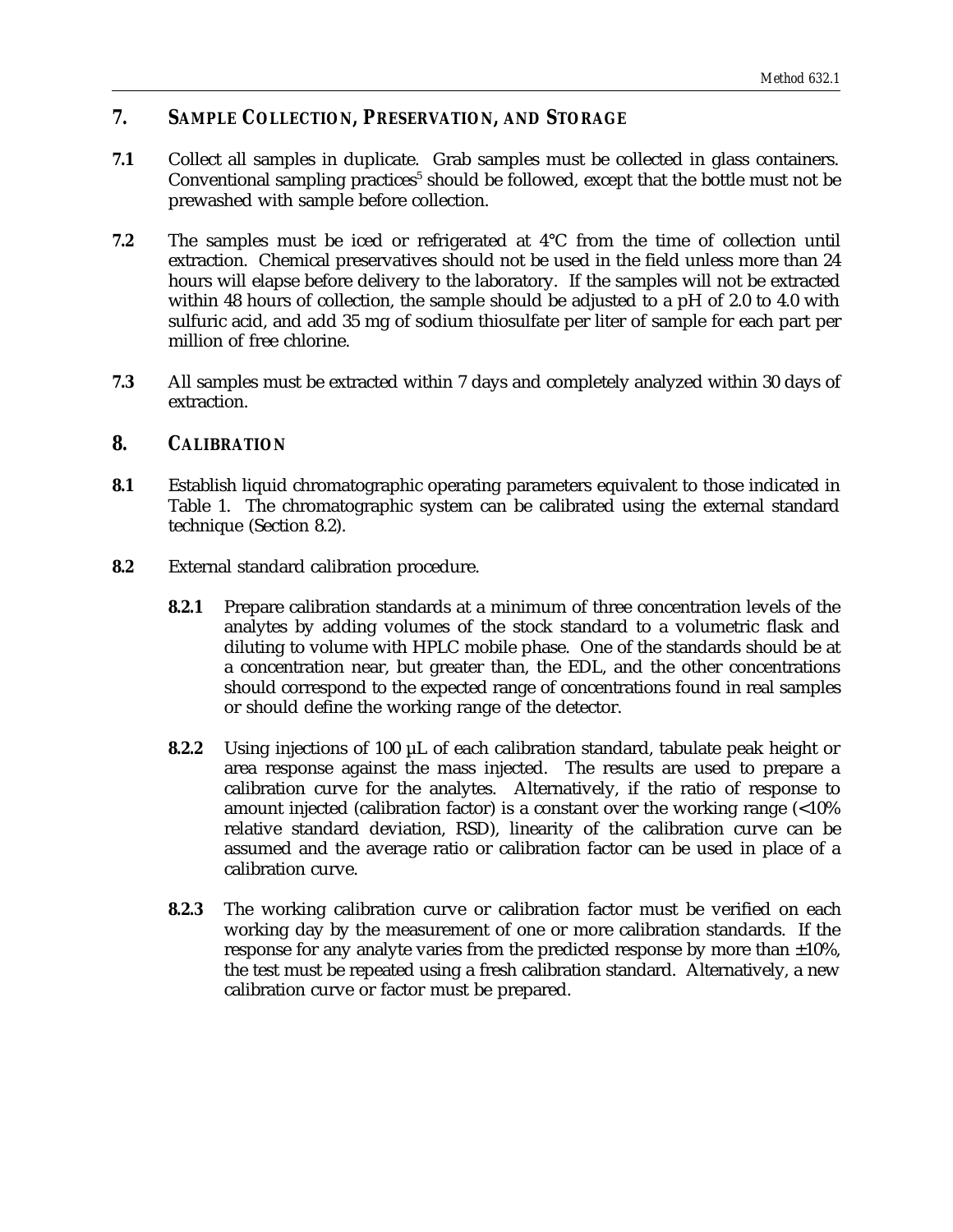## *9. QUALITY CONTROL*

- **9.1** Monitoring for interferences.
	- **9.1.1** Analyze a laboratory reagent blank each time a set of samples is extracted. A laboratory reagent blank is an aliquot of reagent water. If the reagent blank contains a reportable level of the analytes, immediately check the entire analytical system to locate and correct for possible interferences and repeat the test.
- **9.2** Assessing accuracy.
	- **9.2.1** After every 10 samples, and preferably in the middle of each day, analyze a laboratory control standard. Calibration standards may not be used for accuracy assessments and the laboratory control standard may not be used for calibration of the analytical system.
		- **9.2.1.1** Laboratory control standard concentrate: From stock standards prepared as described in Section 6.2, prepare a laboratory control standard concentrate that contains the analytes at a concentration of 10 µg/mL in acetonitrile.<sup>6</sup>
		- **9.2.1.2** Laboratory control standard: Using a pipette, add 1.0 mL of the laboratory control standard concentrate to a 1-L aliquot of reagent water.
		- **9.2.1.3** Analyze the laboratory control standard as described in Section 10. Calculate the percent recovery  $(P_i)$  with the equation:

*Equation 1*

$$
P_i = \frac{100S_i}{T_i}
$$

*where*

- $S_i$  = Analytical results from the laboratory control standard, in  $\mu$ g/L
- $T_i$  = Known concentration of the spike, in  $\mu$ g/L
- **9.2.2** At least annually, the laboratory should participate in formal performance evaluation studies, where solutions of unknown concentrations are analyzed and the performance of all participants is compared.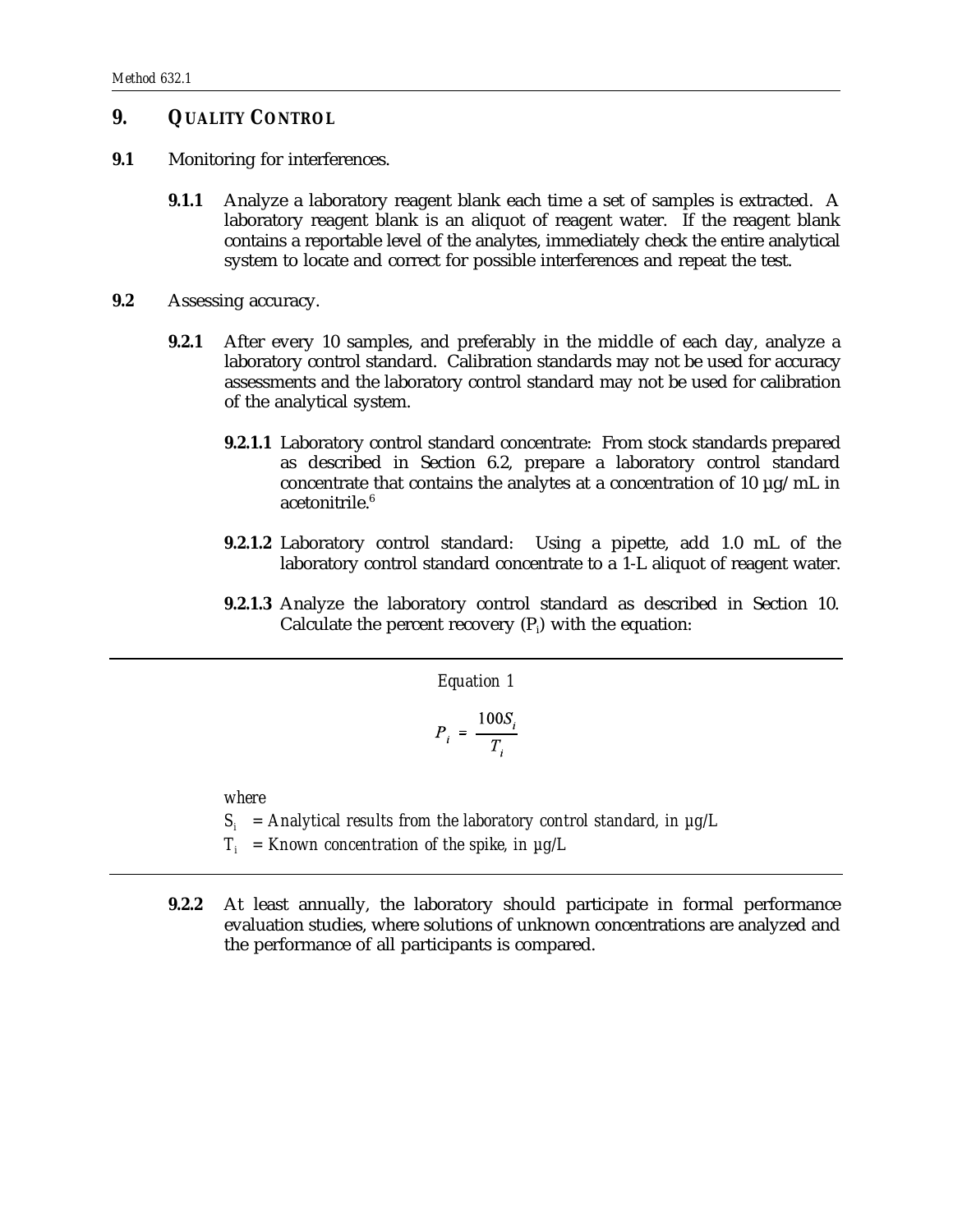**9.3** Assessing precision.

- **9.3.1** Precision assessments for this method are based upon the analysis of field duplicates (Section 7.1). Analyze both aliquots for at least 10% of all samples. To the extent practical, the samples for duplication should contain reportable levels of the analytes.
- **9.3.2** Calculate the relative range $^6$  (RR  $_i$ ) with the equation:

Equation 2  

$$
RR_i = \frac{100R_i}{X_i}
$$

*where*  $R_i$  = Absolute difference between the duplicate measurements  $X_i$  and  $X_i$ , in  $\mu$ g/L

 $X_i$  = Average concentration found  $\left(\frac{X_1 + X_2}{2}\right)$ , in  $\mu$ g/L

**9.3.3** Individual relative range measurements are pooled to determine average relative range or to develop an expression of relative range as a function of concentration.

#### *10. PROCEDURE*

- **10.1** Sample extraction.
	- **10.1.1** Mark the water meniscus on the side of the sample bottle for later determination of sample volume. Pour the entire sample into a 2-L separatory funnel. Check the pH of the sample with wide-range pH paper and adjust to within the range of 6.5 to 7.5 with sodium hydroxide or sulfuric acid by slow addition and thorough mixing. Add 200 g of sodium chloride, and mix to dissolve.
	- **10.1.2** Add 60 mL of methylene chloride to the sample bottle and shake for 30 seconds to rinse the walls. Transfer the solvent to the separatory funnel and extract the sample by shaking the funnel for 2 minutes with periodic venting to release vapor pressure. Allow the organic layer to separate from the water phase for a minimum of 10 minutes. If the emulsion interface between layers is more than one-third the volume of the solvent layer, the analyst must employ mechanical techniques to complete the phase separation. The optimum technique depends on the sample, but may include stirring, filtration of the emulsion through glass wool, or centrifugation. Collect the extract in a 250-mL Erlenmeyer flask.
	- **10.1.3** Add an additional 60-mL volume of methylene chloride to the sample bottle and complete the extraction procedure a second time, combining the extracts in the Erlenmeyer flask.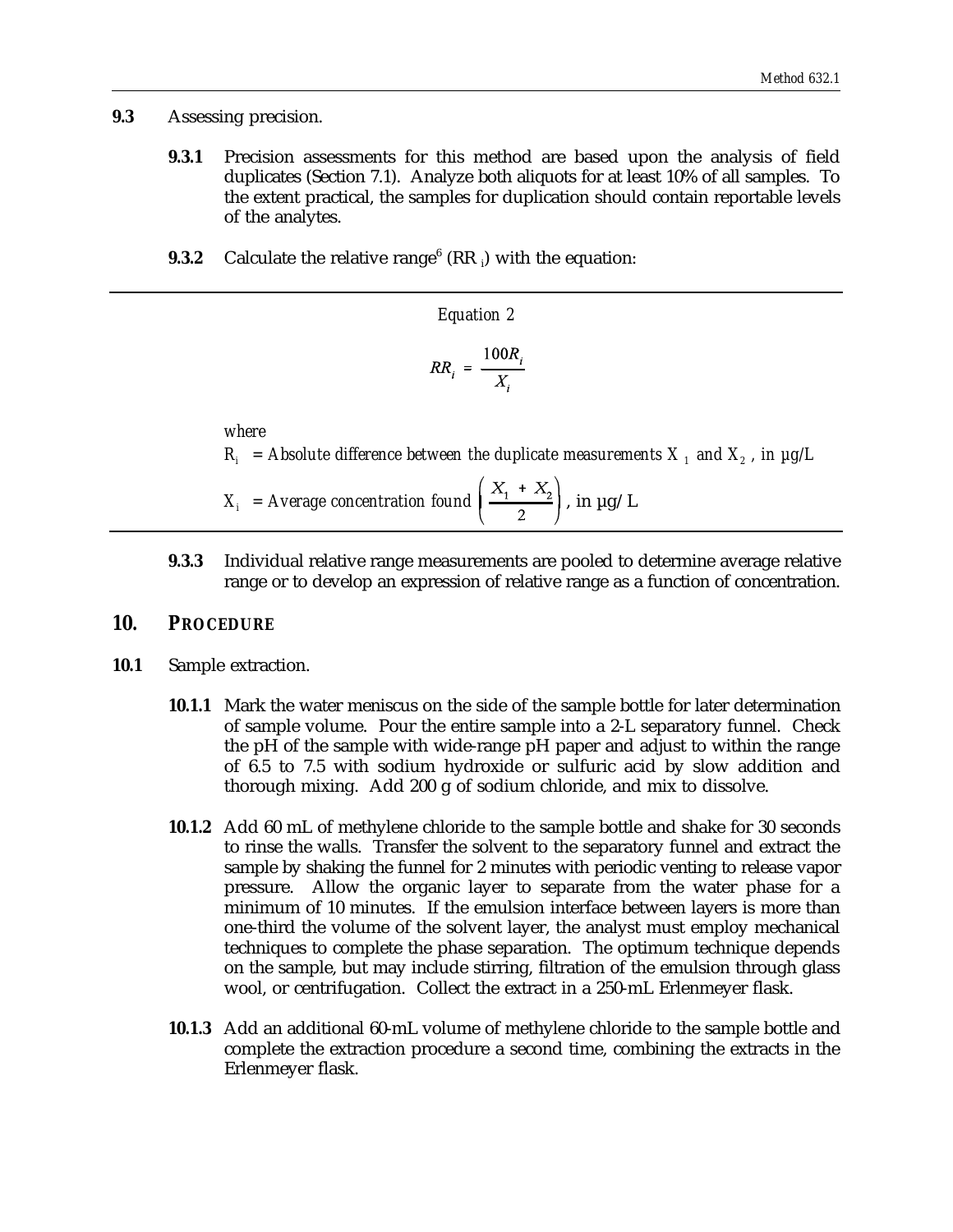- **10.1.4** Perform a third extraction in the same manner. Pour the combined extract through a drying column containing about 10 cm of anhydrous sodium sulfate, collecting the extract in a 250-mL flat-bottom boiling flask. Rinse the Erlenmeyer flask and column with about 30 mL of methylene chloride to complete the transfer.
- **10.1.5** Concentrate the combined methylene chloride extracts to about 1 mL on a rotary evaporator with bath temperature between 35 and 40°C. Add 15 mL of acetonitrile, and reconcentrate to about 1 mL. Transfer the extract to a 10-mL volumetric flask. Rinse the boiling flask with about 1 mL of acetonitrile, and transfer to the volumetric flask. A 5-mL syringe is recommended for this operation. Rinse the boiling flask further with a 1-mL portion of acetonitrile, and transfer to the volumetric flask.
- **10.1.6** Add exactly 5.0 mL of HPLC-grade water to the flask, and dilute to 10 mL with acetonitrile. If the extracts will be stored longer than 2 days, they should be transferred to PTFE-sealed screw-cap bottles. If the sample extract requires no cleanup, proceed with chromatographic analysis. If the sample requires cleanup, proceed to Section 10.2.
- **10.1.7** Determine the original sample volume by refilling the sample bottle to the mark and transferring the liquid to a 1000-mL graduated cylinder. Record the sample volume to the nearest 5 mL.
- **10.2** Cleanup and separation.
	- **10.2.1** Cleanup procedures may not be necessary for a relatively clean sample matrix. If particular circumstances demand the use of a cleanup procedure, the analyst must determine the elution profile and demonstrate that the recovery of each compound of interest is no less than 85%.
	- **10.2.2** Proceed with liquid chromatography as described in Section 10.3.
- **10.3** Liquid chromatography analysis.
	- **10.3.1** Table 1 summarizes the recommended operating conditions for the liquid chromatograph. Included in this table are the estimated retention times and estimated detection limits that can be achieved by this method. An example of the separation achieved by the primary column of the analytes is shown in Figures 1 and 2. Other columns, chromatographic conditions, or detectors may be used if data quality comparable to Table 2 is achieved.
	- **10.3.2** Calibrate the system daily as described in Section 8.
	- **10.3.3** Inject 100 µL of the sample extract. Monitor the column eluent at 254 nm. Record the resulting peak size in area or peak height units.
	- **10.3.4** The retention-time window used to make identifications should be based upon measurements of actual retention-time variations of standards over the course of a day. Three times the standard deviation of a retention time for a compound can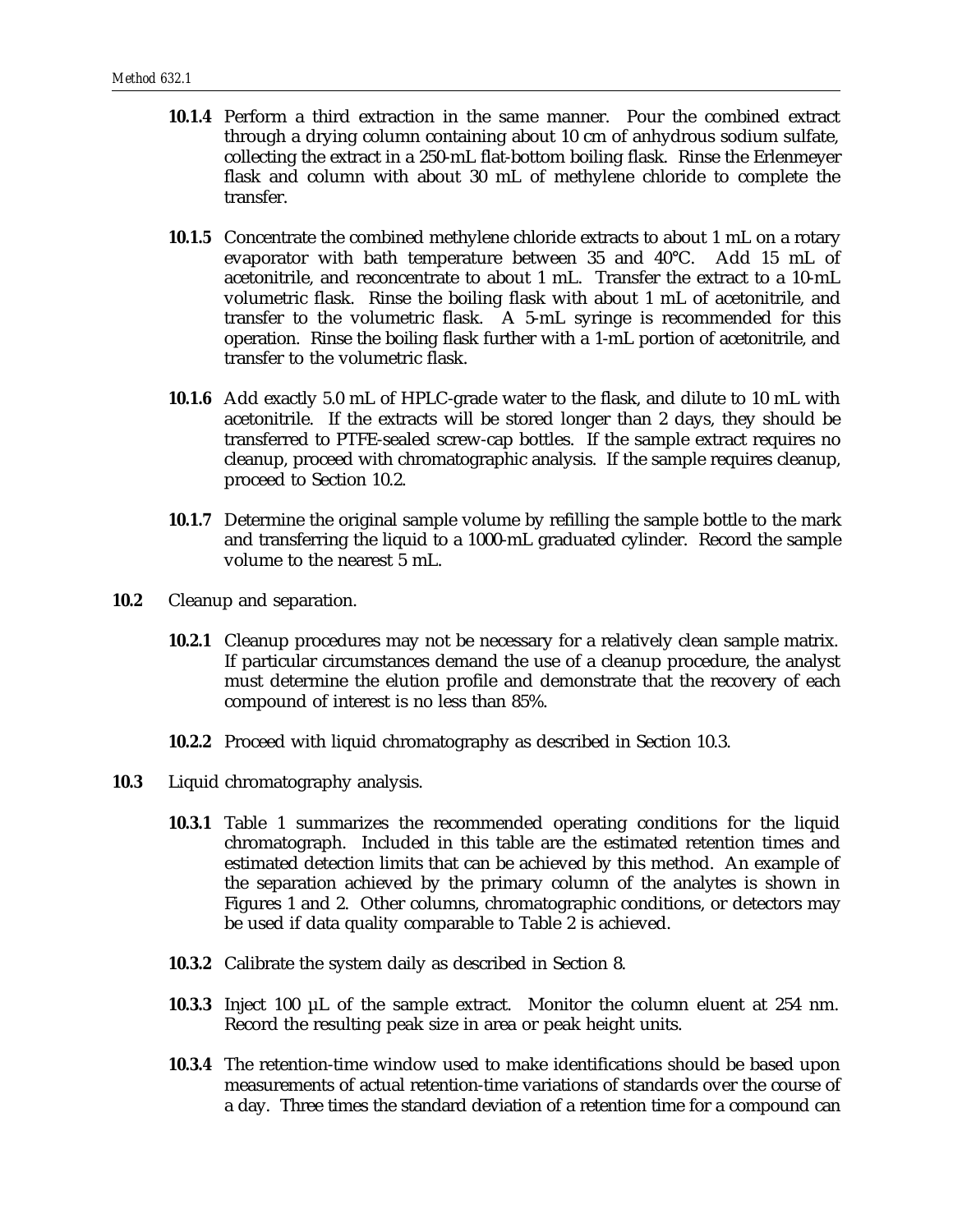be used to calculate a suggested window size; however, the experience of the analyst should weigh heavily in the interpretation of chromatograms.

- **10.3.5** If the response for the peak exceeds the working range of the system, dilute the sample with mobile phase and reanalyze.
- **10.3.6** If the measurement of the peak response is prevented by the presence of interferences, cleanup is required.

#### *11. CALCULATIONS*

- **11.1** Determine the concentration of analytes in the sample.
	- **11.1.1** Calculate the amount of analytes injected from the peak response using the calibration curve or calibration factor in Section 8.2.2. The concentration in the sample can be calculated from the equation:

#### *Equation 3*

Concentration, µg/L = 
$$
\frac{(A) (V_i)}{(V_i) (V_s)}
$$

*where*

*A = Amount of material injected, in ng*

 $V_i$  = Volume of extract injected, in  $\mu L$ 

 $V_t$  = Volume of total extract, in  $\mu L$ 

- $V_s$  = Volume of water extracted, in mL
- **11.2** Report results in milligrams per liter without correction for recovery data. When duplicate and spiked samples are analyzed, report all data obtained with the sample results.

### *12. METHOD PERFORMANCE*

- **12.1** The EDLs and associated chromatographic conditions for the analytes are listed in Table  $1<sup>7</sup>$  The EDL is defined as the minimum response being equal to five times the background noise, assuming a 10-mL final extract volume of a 1-L sample and an HPLC injection volume of 100 µL.
- **12.2** Single-operator accuracy and precision studies were conducted by Environmental Science and Engineering, Inc., in the designated matrix. The results of these studies are presented in Table 2.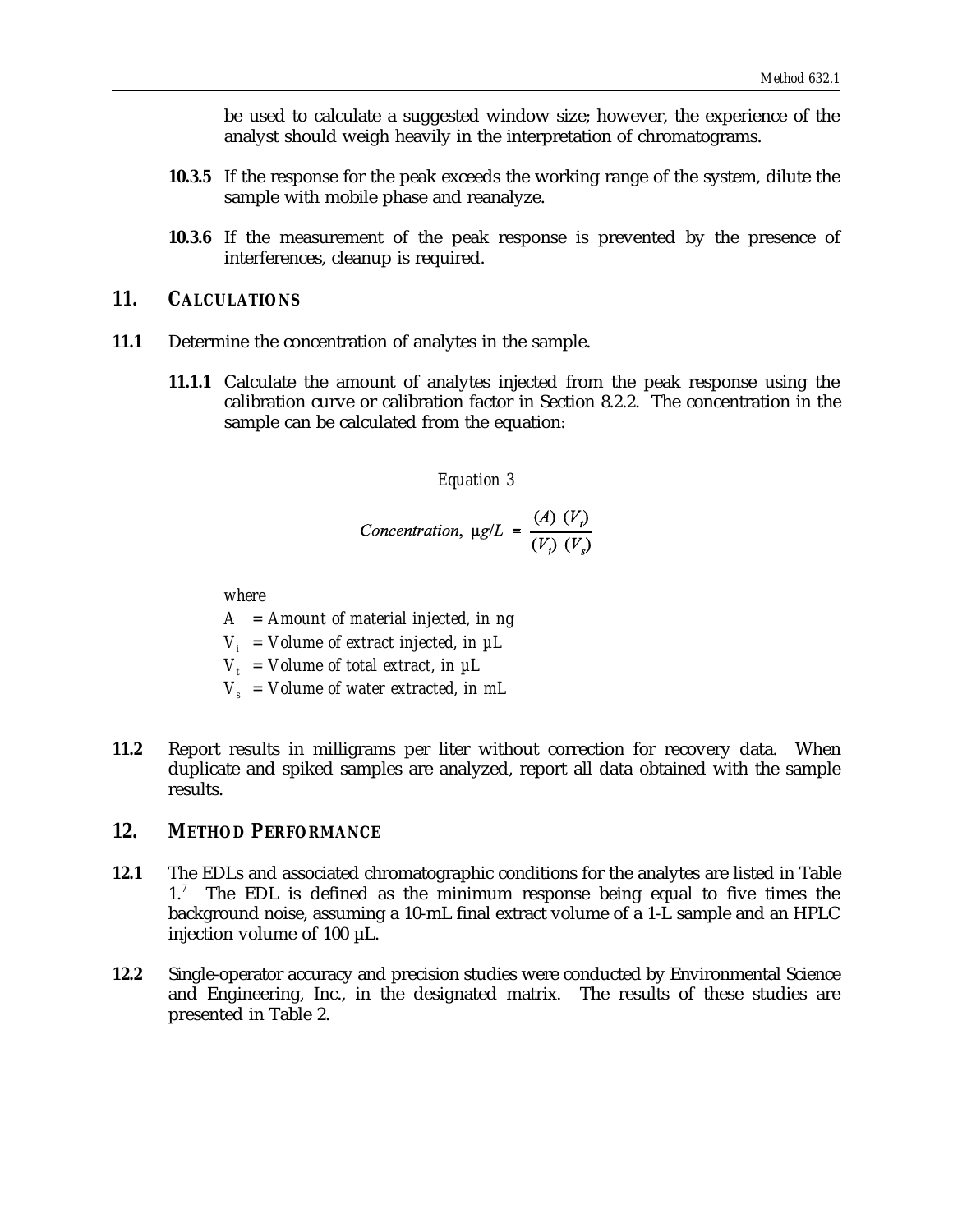# *References*

- 1. ASTM Annual Book of Standards, Part 31, D3694, "Standard Practice for Preparation of Sample Containers and for Preservation," American Society for Testing and Materials, Philadelphia, Pennsylvania, p. 679, 1986.
- 2. "Carcinogens—Working with Carcinogens," Department of Health, Education, and Welfare, Public Health Service, Center for Disease Control, National Institute for Occupational Safety and Health, Publication No. 77-206, August 1977.
- 3. "OSHA Safety and Health Standards, General Industry" (29 *CFR* 1910), Occupational Safety and Health Administration, OSHA 2206 (Revised, January 1976).
- 4. "Safety in Academic Chemistry Laboratories," American Chemical Society Publication, Committee on Chemical Safety, 3rd Edition, 1979.
- 5. ASTM Annual Book of Standards, Part 31, D3370, "Standard Practice for Sampling Water," American Society for Testing and Materials, Philadelphia, Pennsylvania, p. 76, 1986.
- 6. "Handbook for Analytical Quality Control in Water and Wastewater Laboratories," EPA-600/4-79-019, U.S. Environmental Protection Agency, Environmental Monitoring and Support Laboratory, Cincinnati, Ohio, March 1979.
- 7. "Evaluation of Ten Pesticides," U.S. Environmental Protection Agency, Contract 68-03-1760, Task No. 11, U.S. Environmental Protection Agency, Environmental Monitoring and Support Laboratory, Cincinnati, Ohio (in preparation.).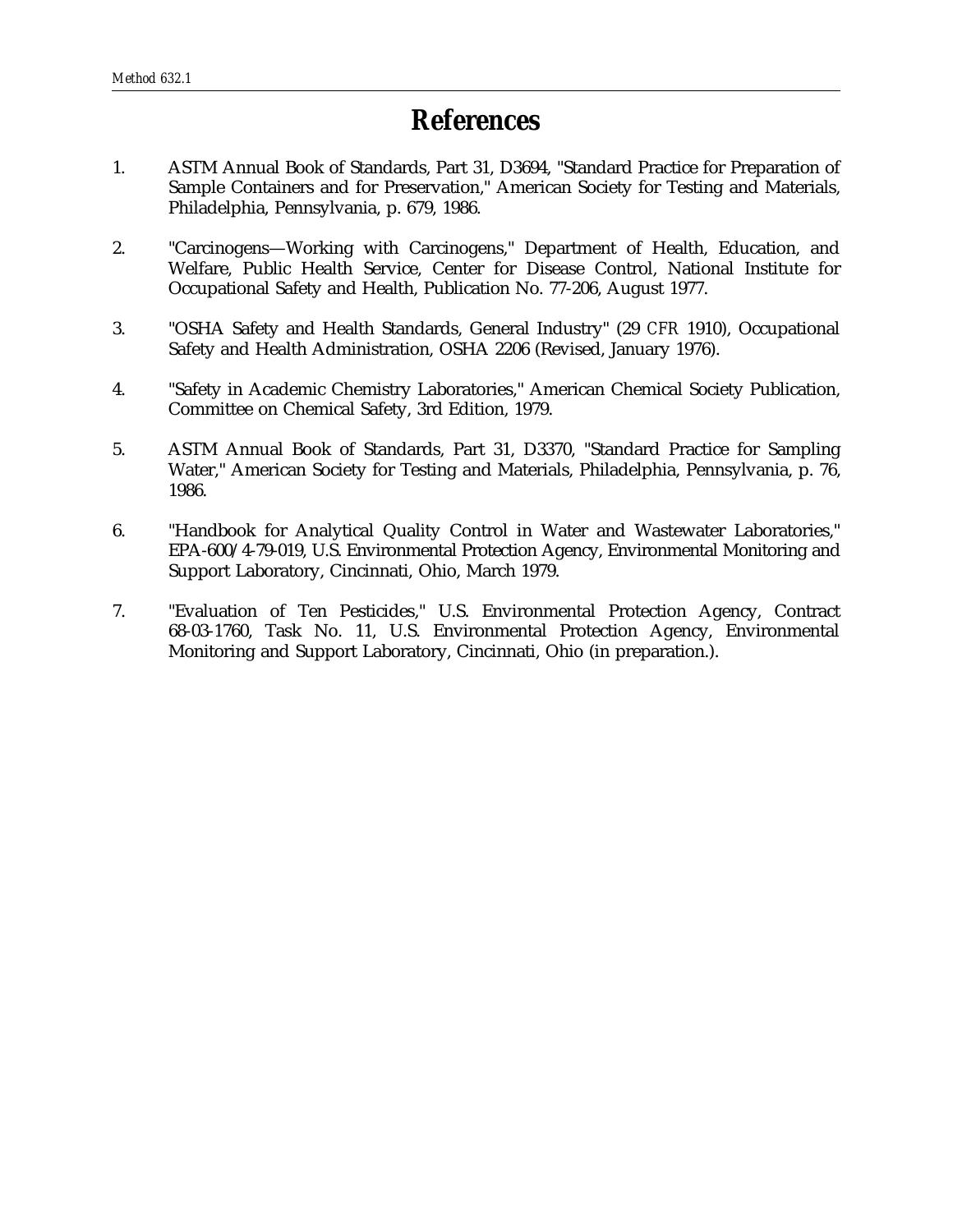|                  | <b>Retention Time (min)</b> |                 | <b>Estimated Detection</b> |
|------------------|-----------------------------|-----------------|----------------------------|
| <b>Parameter</b> | Column 1                    | <b>Column 2</b> | Limit $(\mu g/L)$          |
| Vacor (RH 787)   | 6.0                         | 3.8             | 0.20                       |
| Propanil         | 12.4                        | 6.9             | 0.85                       |
| Napropamide      | 15.2                        | 9.5             | 0.31                       |

Table 1. Chromatographic Conditions and Estimated Detection Limits

Column 1: 25 cm long by 4 mm ID, stainless steel, packed with Ultrasphere ODS (particle size  $5 \mu$ ); mobile phase:  $40\%$  acetonitrile/HPLC water programmed to  $65\%$  acetonitrile/HPLC water over 10 minutes at a flow rate of 1.0 mL/min at ambient temperature.

Column 2: 25 cm long by 4.6 mm ID, stainless steel, packed with Zorbax ODS (DuPont); mobile phase: Isocratic elution with 55% acetonitrile/HPLC water at a flow rate of 1.0 mL/min for 6 minutes then linear flow gradient to 1.5 mL/min over 3 minutes at ambient temperature.

Table 2. Single-Laboratory Accuracy and Precision

| <b>Parameter</b> | <b>Matrix</b><br>$Type*$ | <b>Spike</b><br>Range<br>$(\mu g/L)$ | <b>Number</b><br>of<br><b>Replicates</b> | <b>Average</b><br><b>Percent</b><br><b>Recovery</b> | <b>Standard</b><br><b>Deviation</b><br>(%) |
|------------------|--------------------------|--------------------------------------|------------------------------------------|-----------------------------------------------------|--------------------------------------------|
| Napropamide      |                          | 11.5                                 |                                          | 113.8                                               | 15.7                                       |
|                  |                          | 597.0                                |                                          | 104.0                                               | 16.0                                       |
| Propanil         |                          | 14.0                                 | 7                                        | 99.8                                                | 12.4                                       |
|                  |                          | 676.0                                | 7                                        | 96.4                                                | 7.6                                        |
| Vacor (RH787)    |                          | 12.9                                 | 7                                        | 98.2                                                | 17.5                                       |
|                  |                          | 655.0                                | 7                                        | 111.2                                               | 5.2                                        |

\*1 = Spiked municipal wastewater